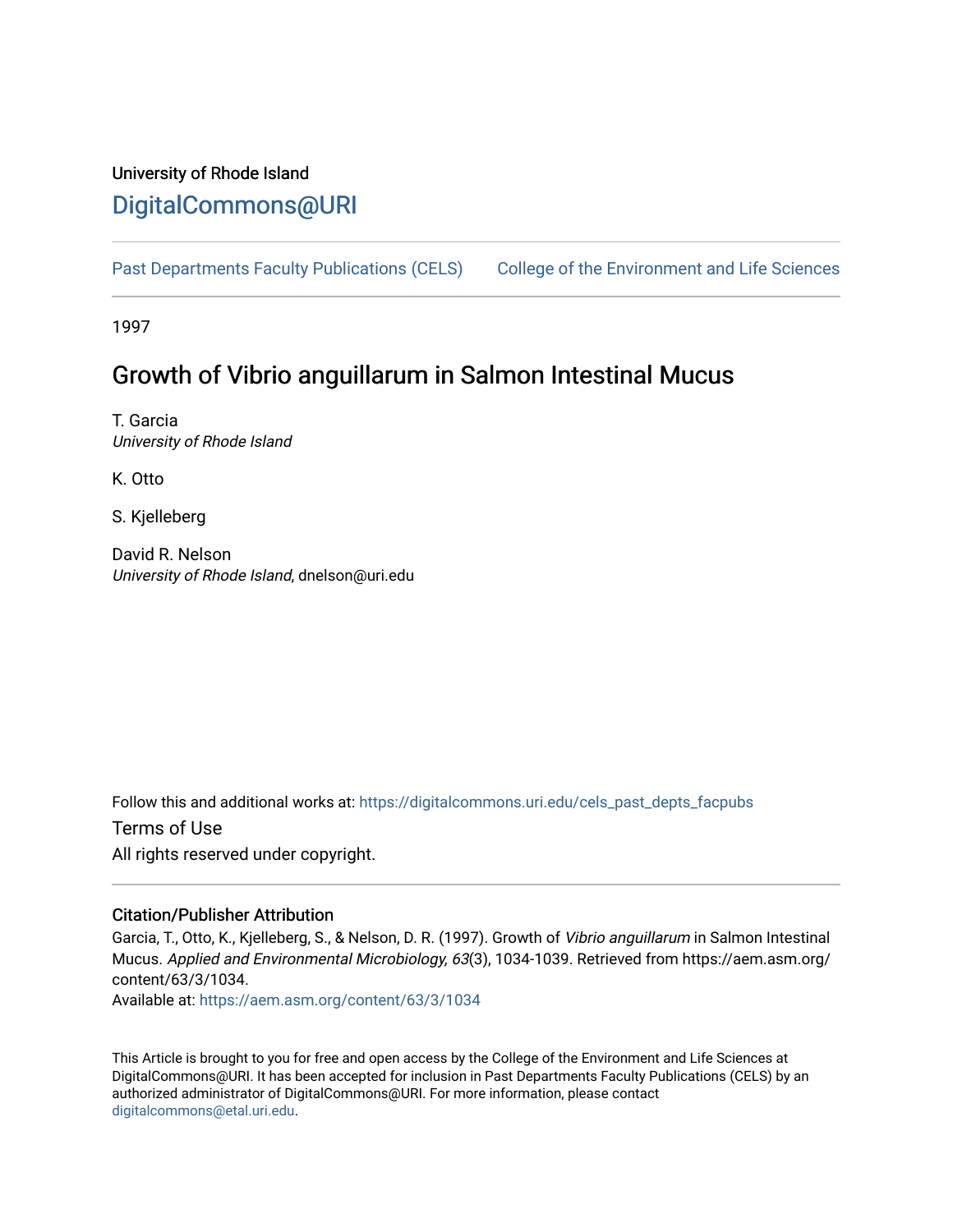## Growth of *Vibrio anguillarum* in Salmon Intestinal Mucus

T. GARCIA,<sup>1</sup> K. OTTO,<sup>2</sup> S. KJELLEBERG,<sup>3</sup> and D. R. NELSON<sup>1</sup>\*

*Department of Biochemistry, Microbiology, and Molecular Genetics, University of Rhode Island, Kingston, Rhode Island*<sup>1</sup> *; Department of General and Marine Microbiology, Go¨teborg University,* Göteborg, Sweden<sup>2</sup>; and School of Microbiology and Immunology, *University of New South Wales, Sydney, Australia*<sup>3</sup>

Received 29 July 1996/Accepted 13 December 1996

**The physiological changes of** *Vibrio anguillarum* **in response to growth in salmon intestinal mucus were investigated. Growth, survival, and changes in protein expression during growth in media supplemented with mucus were compared to growth and starvation in the identical media without mucus.** *V. anguillarum* **exhibited a rapid decline in CFU following growth in mucus as the sole carbon source. No such decline was observed in Luria broth with a 2% NaCl concentration, in glucose-minimal broth (3M), or during starvation in a carbon-, nitrogen-, and phosphorus-free salt solution (NSS). The changes in protein expression during growth in mucus were examined by labeling cells with [35S]methionine and analyzing the labeled proteins by one- and twodimensional gel electrophoresis and autoradiography. Comparison of [35S]methionine-labeled proteins from mucus-grown cells with 3M-grown cells and NSS-starved cells revealed four de novo mucus-inducible proteins (Mips). These Mips were localized in the membrane fraction of** *V. anguillarum***. Additionally, at least one other membrane protein was found to have increased expression in response to growth in mucus.**

*Vibrio anguillarum* is the causative agent of vibriosis. This disease is one of the major bacterial diseases affecting fish, as well as bivalves and crustaceans (3, 5, 6). As a result, vibriosis can cause great economic losses to the aquaculture industry. This disease is characterized by deep focal necrotizing myositis and subdermal hemorrhages, with the intestine and rectum becoming swollen and filled with fluid (17, 24).

Recently, Olsson (35) demonstrated that the gastrointestinal tract of fish can serve as the port of entry for *V. anguillarum*. Additionally, the gastrointestinal tract of fish appears to be a site of colonization and amplification for pathogenic *Vibrio* species (16, 36). Ransom et al. (36) found *V. anguillarum* and *Vibrio ordalii* primarily in the pyloric ceca and the intestinal tracts of infected Pacific salmon. It has been shown that the gastrointestinal tracts of many animals contain bacterial populations that are relatively stable and consist of hundreds of species (11). This is true of fish. Studies have demonstrated that the digestive tract of marine fish is colonized by several hundred species of bacteria (41). It has been suggested that the presence of large and diverse indigenous populations of bacteria renders the gastrointestinal tract relatively resistant to invasion by nonindigenous species (41). Some bacterial isolates from the turbot gastrointestinal tract appear to secrete substances that inhibit the growth of *V. anguillarum* (35, 41). Further, it appears that populations of bacteria in the intestinal tract are controlled by substrate competition (13). Recently, Burghoff and coworkers have demonstrated that the ability of both *Escherichia coli* and *Salmonella typhimurium* to colonize the mouse colon is dependent upon the ability of each organism to express proteins that allow the utilization of colonic mucus components (7).

The walls of the intestinal tract contain epithelial cells that constantly produce mucus. Gastrointestinal mucus, which contains proteins, lipids, glycoproteins, and glycolipids (8), is rich

\* Corresponding author. Mailing address: Department of Biochemistry, Microbiology, and Molecular Genetics, University of Rhode Island, 45 Lower College Rd., Kingston, RI 02881. Phone: (401) 874- 5902. Fax: (401) 874-2202. E-mail: dnelson@uriacc.uri.edu.

in nutrients that organisms, including pathogens, may utilize for growth. Many studies have implicated growth in mucus as a critical factor for intestinal colonization by pathogens and identified proteins synthesized that are necessary for establishment of an infection focus (7, 13, 19, 26, 28). Therefore, mucus is a likely nutrient source for invading pathogenic *Vibrio* species, allowing their recovery from starvation during their passage between fish hosts and their proliferation, or the feast part of the feast-and-famine life cycle.

In this investigation, we examined the ability of *V. anguillarum* to grow in salmon intestinal mucus and compared the growth rate obtained in mucus with those obtained in various laboratory media. The changes in protein expression during growth in mucus were also determined and compared to changes observed during growth in a glucose-minimal broth, Luria broth plus 2% NaCl (LB20), and during starvation. Several mucus-inducible proteins (Mips) and mucus-repressible proteins (Mrps) were identified by two-dimensional gel electrophoresis and fluorography. The Mips were shown to be localized in the cell envelope.

#### **MATERIALS AND METHODS**

**Bacterial strains and culture conditions.** *V. anguillarum* 2129 (obtained from S. Kjelleberg, University of Göteborg, Göteborg, Sweden) was routinely grown and maintained in LB20 (39). Cells were also incubated in several experimental media, including nine-salt solution (NSS; a carbon-, nitrogen-, and phosphorusfree salt solution) (21), marine minimal medium (3M) (27), NSS supplemented with 50  $\mu$ g of mucus protein/ml (NSSM), and 3M without glucose supplemented with 50  $\mu$ g of mucus protein/ml (M3M). To cultivate cells for experiments, *V*. anguillarum was initially grown overnight in LB20 on a rotary shaker at 27°C. An aliquot of the overnight culture was added to a flask of 3M and grown overnight on a rotary shaker at 27°C. Aliquots of the 3M culture were centrifuged at  $9,000 \times g$  for 10 min and washed twice with NSS. Washed cells were resuspended to the appropriate cell densities in the experimental media. Growth was monitored either by measurement of the optical density (550 nm) or by serial dilution and plate counts.

**Preparation of salmon gastrointestinal mucus.** Mucus was extracted from Atlantic salmon by a modification of the method suggested by Terence Bradley (Fisheries, Animal and Veterinary Science Department, University of Rhode Island). An incision was made into the peritoneum of the fish, exposing the cecum and the upper and lower intestinal tracts. These were removed and scraped free of the fatty layer covering the organs. The organs were cut open, undigested food and fecal matter were removed by gently washing the open organs with NSS until the wash fluid was clear, and the intestinal and cecal mucus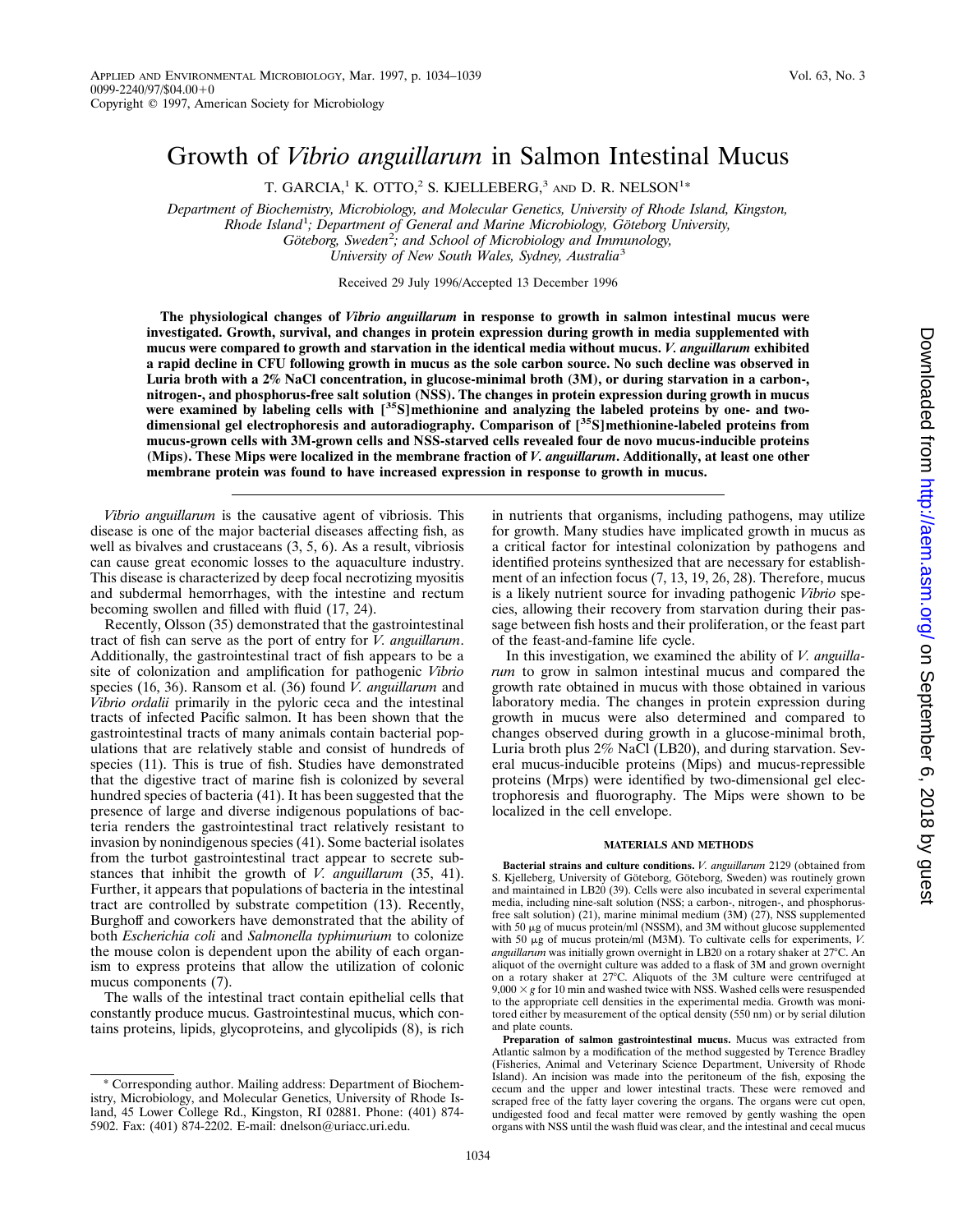

FIG. 1. Growth of *V. anguillarum* in LB20 (A), 3M (B), and NSS (C) in the absence (open symbols) and presence (closed symbols) of salmon intestinal mucus. *V. anguillarum* cells grown overnight in 3M at 27°C were used as the inoculum for all cultures. All cultures were incubated at  $27^{\circ}$ C with shaking. Salmon intestinal mucus was used at a concentration of 50  $\mu$ g/ml, except in NSS, where growth was monitored at concentrations of both 50  $\mu$ g/ml (closed circles) and 2 µg/ml (closed squares). CFU were determined by serial dilution and plating. All data are the result of triplicate samples, and error bars indicate standard deviation.

was scraped from the inner tissues of the organs with a soft rubber spatula. The mucus was then suspended in NSS to preserve its natural osmolarity. Particulate matter was removed by centrifugation  $(9,000 \times g, 5^{\circ}C, 10 \text{ min})$ , and the soluble mucus was diluted with NSS to a concentration of 1 mg of mucus protein/ml as determined by a protein assay (Bio-Rad Laboratories, Richmond, Calif.).

The mucus suspension was sterilized by exposure to UV light and stored at  $-70^{\circ}$ C.

**Radioactive labeling of cells.** *V. anguillarum* cells were labeled with [<sup>35</sup>S]me-thionine after a 6- to 12-h incubation in the appropriate experimental medium. Briefly, aliquots (1 ml) were withdrawn from experimental media and labeled with  $2 \mu$ Ci of  $[^{35}S]$ methionine (specific activity, 1,174 Ci/mmol; Dupont, Boston, Mass.) for 20 to 30 min at 27°C. Labeling was stopped by the addition of 100  $\mu$ l of nonradioactive methionine (0.1 M) and incubation for 10 min at  $27^{\circ}$ C. The labeled cells were centrifuged  $(16,000 \times g, 5^{\circ}C, 2 \text{ min})$ , washed twice with NSS, and resuspended in 100  $\mu$ l of NSS. Incorporation of the radiolabel was determined by scintillation counting of samples.

**Gel electrophoresis and fluorography.** Following radiolabeling, cells were prepared for either sodium dodecyl sulfate-polyacrylamide gel electrophoresis (SDS-PAGE) (20) or two-dimensional PAGE (34). For SDS-PAGE, the  $35$ Slabeled *V. anguillarum* cells were broken by sonication (sonifier model 350; Branson, Melville, N.Y.). Typically, cells were sonicated for 1 min (50% cycle) on ice. Cell breakage was monitored by phase-contrast microscopy. The sonicated extract was centrifuged (16,000  $\times$  *g*, 10 s) to remove unbroken cells. SDS solubilization-reduction mix was added, and the extracts were boiled for 5 min to ensure solubilization. Equal amounts of radioactive samples  $(10^5 \text{ cm})$  were loaded onto each gel lane, and the proteins were resolved on 12% polyacrylamide gels. For the analysis of [<sup>35</sup>S]methionine-labeled *V. anguillarum* proteins<br>by two-dimensional gel electrophoresis, growth, labeling, and lysis were carried out as described above. Samples were prepared and analyzed according to the method of O'Farrell (34). Isoelectric focusing in the first dimension was carried out on a pH 3 to 10 gradient. The pH 3 to 10 gradient was formed by mixing pH 3- to 10-range ampholytes (1 volume) with pH 5- to 7-range ampholytes (4 volumes). The final concentration of ampholytes (Bio-Rad) was 2%. Samples were generally focused for 16 h at 400 V followed by 1 h at 800 V. Following isoelectric focusing, the tube gels were extruded and run in the second dimension through a 12% polyacrylamide–SDS gel. All slab gels were dried and examined by fluorography as previously described (38). Densitometry of the fluorograms was performed with a personal densitometer (Molecular Dynamics, Sunnyvale, Calif.) and Image QuaNT software (Molecular Dynamics). Gel analyses were performed at least three times to confirm reproducibility.

**Subcellular fractionation.** *V. anguillarum* cells were fractionated to detect the subcellular location of proteins by the technique of Albertson et al. (2). Briefly, following experimental incubation and labeling with [35S]methionine, the cells were resuspended in  $100 \mu l$  of ultrapure water for  $20 \text{ min}$  to cause osmotic shock and centrifuged (27,000  $\times g$ , 5°C, 10 min) to collect the periplasmic fraction (the supernatant). The remaining pellets were lysed by sonication and separated by ultracentrifugation (150,000  $\times$  g, 1.5 h, 4°C) to yield the cytoplasmic and membrane fractions. The membrane fraction was treated with Sarkosyl to give Sarkosyl-soluble (inner membrane) and -insoluble (outer membrane) fractions. The fractions were analyzed by SDS-PAGE and fluorography, as described above. In some cases, where the radioactivity was low, samples were concentrated by trichloroacetic acid precipitation. Samples were precipitated with trichloroacetic acid (10%, final concentration) for 1 h at 4°C, centrifuged (16,000  $\times$  *g*, 5°C, 2 min), and washed twice with ice-cold acetone. The resulting pellets were resuspended in solubilization-reduction mix as previously described and run on the SDS-PAGE gel.

#### **RESULTS**

**Growth of** *V. anguillarum* **in mucus-supplemented media.** The growth of *V. anguillarum* was observed in several different media (Fig. 1), including LB20 (a rich complete medium), 3M (a glucose-minimal medium), and NSS (a starvation medium), and compared to growth in identical media supplemented with salmon intestinal mucus (50  $\mu$ g of mucus protein/ml). A typical growth curve of *V. anguillarum* in LB20 is illustrated in Fig. 1A.



FIG. 2. Effect of incubation in conditioned mucus on the survival of *V. anguillarum*. Cells grown for 10 h in 3M were washed in NSS and resuspended in either NSS (open circles) or conditioned NSSM (closed circles) at  $27^{\circ}$ C. The conditioned NSSM was prepared by growing cells in NSSM for 24 h and removing the cells by centrifugation and then by filtration through a  $0.22$ - $\mu$ m-pore-size filter. CFU were determined by serial dilution and plating. All data are the result of triplicate samples, and error bars indicate standard deviation.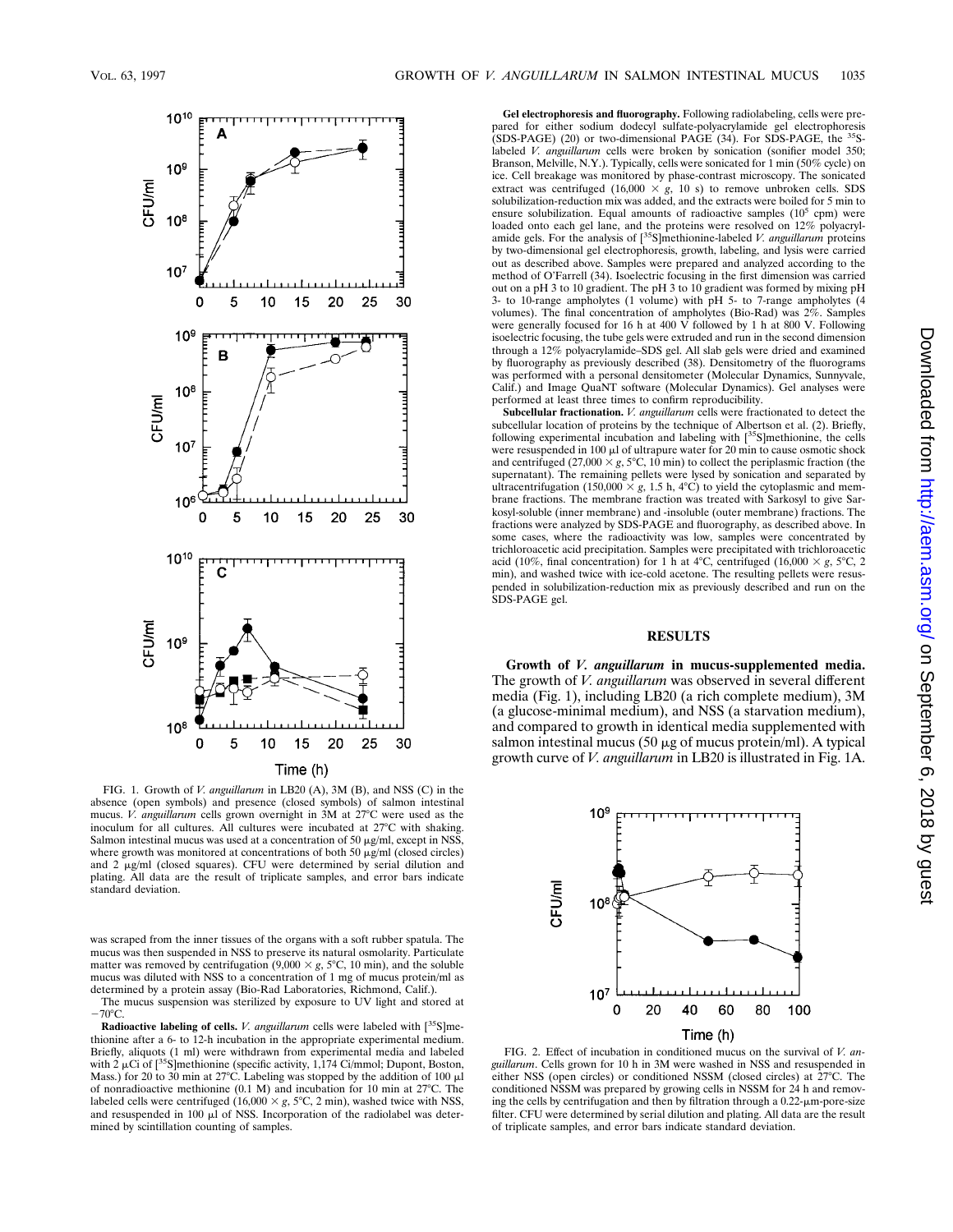

FIG. 3. Two-dimensional fluorograms of [35S]methionine-labeled *V. anguillarum* proteins during incubation in NSS (A), 3M (B), NSSM (C), and M3M (D). *V. anguillarum* cells (1 ml, ~10<sup>8</sup>/ml) incubated in the appropriate experimental medium for 13 h at 27°C were labeled with 10  $\mu$ Ci of [<sup>35</sup>S]methionine for 30 min. Labeled proteins were separated and analyzed by two-dimensional gel electrophoresis and fluorography according to the method of O'Farrell (34). Proteins identified were Mip21 (a), Mip39 (b), Mip40 (c), Mip52 (d), Mip57 (e), Mrp68 (f), Mrp69 (g), Grp15 (h), Sti30.5 (i), and Sti32.5 (j). *M*<sup>r</sup> is given in thousands on the right.

The average growth rate (determined for three trials)  $\pm$  standard deviation of logarithmic-phase cells in LB20 at  $28^{\circ}$ C was  $0.70 \pm 0.14$  generation/h. The addition of mucus had virtually no effect upon either the growth rate or the final growth yield. Growth in 3M (Fig. 1B) was characterized by a short lag phase followed by exponential growth at approximately the same rate  $(0.71 \pm 0.20$  generation/h; average from four trials) as seen in LB20. The addition of mucus to 3M also had little effect on either the growth rate or the final yield of cells. Cells suspended in NSS exhibited no significant change in CFU over a 24-h period (Fig. 1C). However, cells incubated in NSSM grew rapidly (0.78  $\pm$  0.13 generation/h; average from 10 trials) (Fig. 1C). The growth yield was dependent upon the concentration of mucus added to the medium. Typically, NSSM  $(50 \mu g)$  of mucus protein/ml) supported the growth of *V. anguillarum* to concentrations of 108 to 109 CFU/ml. Lower concentrations of mucus supported the growth of proportionately lower concentrations of cells. Cessation of growth in mucus was always followed by a decline in CFU. In the experiment presented in Fig. 1C, the decline in CFU was 82% from the maximum cell concentration. The addition of mucus to NSS, even at low concentrations (e.g.,  $2 \mu$ g of protein/ml), always resulted in cell growth followed by a decline in CFU (Fig. 1C). Additionally, the pH of the mucus medium (pH 7.4) did not change during the course of growth in the mucus medium.

The above data indicated that the decline in CFU might

have been due to a substance secreted into the medium by *V. anguillarum* during growth in mucus. In order to examine this possibility, a culture of *V. anguillarum* was grown in NSSM (50  $\mu$ g of mucus protein/ml) for 24 h. The cells were removed from the medium by filtration (0.22-μm-pore-size filter). *V. anguillarum* cells grown concurrently in 3M for 10 h were washed in NSS and resuspended either in the conditioned NSSM or, as a control, in NSS without mucus. The cells resuspended in the conditioned medium exhibited a decline in CFU of about 50% within 4 h (Fig. 2). Over the nearly 100 h of incubation in the conditioned mucus medium, the total CFU declined by approximately 1 order of magnitude. In contrast, the control cells starved in NSS did not exhibit a decline in CFU.

**Identification of Mips by two-dimensional gel electrophoresis.** The patterns of protein expression by *V. anguillarum* during growth in various media were examined by labeling the cells with [35S]methionine during growth in each of the media and analyzing the labeled proteins by two-dimensional gel electrophoresis and fluorography. The proteins expressed by *V. anguillarum* during short-term (6-h) starvation in NSS (Fig. 3A) served as the control to which all other two-dimensional fluorograms were compared. The protein labeled R (reference) indicates the protein used as an internal standard. The expression of this 60-kDa protein varied little under all experimental growth conditions used. The following classes of proteins were observed and grouped according to their patterns of expression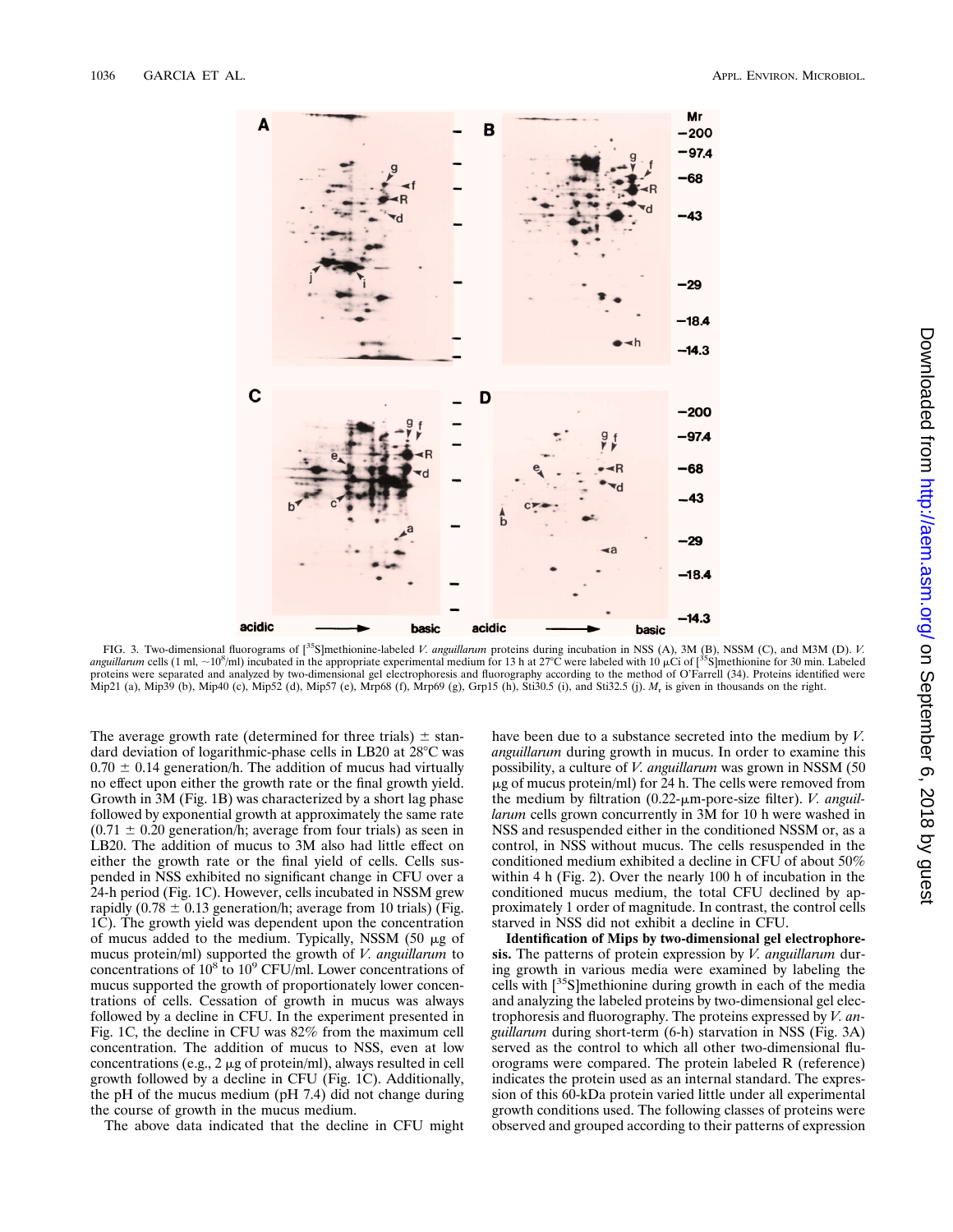| Protein            | Relative induction $\pm$ SEM in: |                                 |                 |                 |
|--------------------|----------------------------------|---------------------------------|-----------------|-----------------|
|                    | <b>NSS</b>                       | 3M                              | <b>NSSM</b>     | M3M             |
| R(60 kDa)          | 1.00                             | 1.00                            | 1.00            | 1.00            |
| Mucus inducible    |                                  |                                 |                 |                 |
| Mip39              | 0                                | 0                               | $0.02 \pm 0.01$ | $0.09 \pm 0.03$ |
| Mip40              | 0                                | 0                               | $0.19 \pm 0.16$ | $1.21 \pm 1.18$ |
| Mip57              | 0                                | 0                               | $0.04 \pm 0.01$ | $0.05 \pm 0.01$ |
| Mip21              | 0                                | 0                               | $0.09 \pm 0.06$ | $0.09 \pm 0.02$ |
| Mip52              | $0.11 \pm 0.09$                  | $0.25 \pm 0.11$                 | $1.00 \pm 0.24$ | $2.23 \pm 0.56$ |
| Mucus repressed    |                                  |                                 |                 |                 |
| Mrp68              |                                  | $1.36 \pm 0.67$ 0.06 $\pm$ 0.03 | $\theta$        | $\theta$        |
| Mrp69              |                                  | $1.86 \pm 1.55$ $0.40 \pm 0.08$ | $0.05 \pm 0.01$ | $0.08 \pm 0.05$ |
| Grp15              | 0                                | $0.42 \pm 0.23$                 | $\theta$        | 0               |
| Starvation induced |                                  |                                 |                 |                 |
| Sti32.5            | $0.59 \pm 0.09$                  | 0                               | 0               | 0               |
| Sti30.5            | $1.32 \pm 0.08$                  | 0                               | 0               | $\theta$        |

TABLE 1. Relative induction of selected *V. anguillarum* proteins during growth in mucus or glucose or during starvation*<sup>a</sup>*

*<sup>a</sup>* Relative induction of proteins was determined by densitometry of fluorograms from [35S]methionine-labeled proteins separated by two-dimensional gel electrophoresis. The internal protein standard, R, was expressed under all incubation conditions. Expression of all proteins was related to this protein. All densitometry determinations were performed on at least three separate samples obtained from independent experiments.

in response to starvation, glucose, and mucus (see Fig. 3 and Table 1): starvation-induced proteins (Stis), glucose-regulated proteins (Grps), Mrps, and Mips). Two proteins, Sti32.5 and Sti30.5 (32.5 and 30.5 kDa, respectively), were expressed only during starvation and were termed Stis. It should be noted that other Stis were observed during this study. We list only the most prominent and reproducible of these proteins here. Three proteins were consistently found to be repressed during growth in mucus. However, one of these proteins, termed Grp15 (15 kDa), was induced only during growth in glucose and was classified a Grp. Grp15 was not expressed during starvation, nor was it expressed during growth in mucus. The other two proteins, Mrp69 and Mrp68 (69 and 68 kDa, respectively), were expressed during starvation and during growth in glucose. Both Mrp69 and Mrp68 were repressed during growth in mucus. Expression of Mrp69 was decreased five- to eightfold when cells were grown in media containing mucus as the sole carbon source (NSSM and M3M, respectively) compared to levels seen in 3M. Mrp68 was not expressed in mucus-containing media.

We observed five Mips consistently (Fig. 3C and D; Table 1). While all five Mips exhibited increased expression during the growth of *V. anguillarum* in mucus, four (Mip21, Mip39, Mip40, and Mip57) were expressed only in mucus-containing media. In contrast, Mip52 (52 kDa) was observed during starvation and during growth in 3M (Fig. 3A and B; Table 1). Mip52 expression increased 2.3-fold when cells were shifted from NSS to 3M. Mip52 expression increased an additional four- to ninefold when cells were grown in a mucus-containing medium (Table 1). Growth of *V. anguillarum* cells in M3M (3M without glucose, supplemented with mucus) showed the expression of all five Mips at increased levels compared to growth in NSSM (Table 1).

**Identification of Mips in cell fractions.** The above data demonstrated that *V. anguillarum* cells induced several proteins during growth in salmon intestinal mucus. In order to determine the subcellular location of these Mips, cells were grown in mucus- and non-mucus-containing media for 13 h, radioactively labeled with [<sup>35</sup>S]methionine, and fractionated to yield cytoplasmic, periplasmic, and membrane fractions. The proteins in each fraction were identified and analyzed by SDS-PAGE and fluorography. The changes in protein synthesis that occurred in the Sarkosyl-soluble membrane fraction (Fig. 4A) showed that a 57-kDa protein was synthesized de novo in mucus. This protein had the same molecular mass as Mip57. The changes in protein synthesis that occurred in the Sarkosylinsoluble membrane fraction (Fig. 4B) demonstrated that three proteins ( $\sim$ 21, 39, and 40 kDa) were expressed specifically in mucus. These proteins had the same apparent molecular masses as Mip21, Mip39, and Mip40, respectively. Another protein ( $\sim$ 52 kDa) preferentially expressed in mucus had the same molecular mass as Mip52 (Fig. 4B). No Mips were observed in either the cytoplasmic or the periplasmic fractions (data not shown).

#### **DISCUSSION**

In this report, we show that *V. anguillarum* grows rapidly and efficiently in salmon intestinal mucus. Interestingly, cells grown in mucus do not enter stationary phase but rather begin to decline when mucus nutrients are depleted. This decline in CFU is observed at all concentrations of mucus used in our experiments (2 to 200  $\mu$ g of mucus protein/ml) but not when cells are grown in any other medium (data not shown). Additionally, *V. anguillarum* cells grown in another medium (LB20

A B  $\mathfrak{p}$ 3 200 97.4 68 43 29 18.4 14.3

FIG. 4. Fluorogram of *V. anguillarum* membrane fractions showing the subcellular location of Mips. *V. anguillarum* cells grown and labeled with [<sup>35</sup>S]methionine as described in the text were treated with distilled water to release the periplasm and then lysed by sonication. The lysate was separated by ultracentrifugation (150,000  $\times g$ , 1.5 h) to yield membrane and cytoplasmic fractions. The membrane fractions were washed and extracted to yield Sarkosyl-soluble (cytoplasmic membrane) (A) and Sarkosyl-insoluble (outer membrane) (B) fractions. The [<sup>35</sup>S]methionine-labeled proteins of the fractions were separated by SDS-PAGE (14) and analyzed by fluorography. No Mips were detected in the periplasmic or cytoplasmic fractions (data not shown). Lanes: 1, NSS; 2, NSSM; 3, 3M; 4, M3M. Proteins are identified as follows: a, Mip21; b, Mip39; c, Mip40; d, Mip52; e, Mip57. Sizes are given on the left in kilodaltons.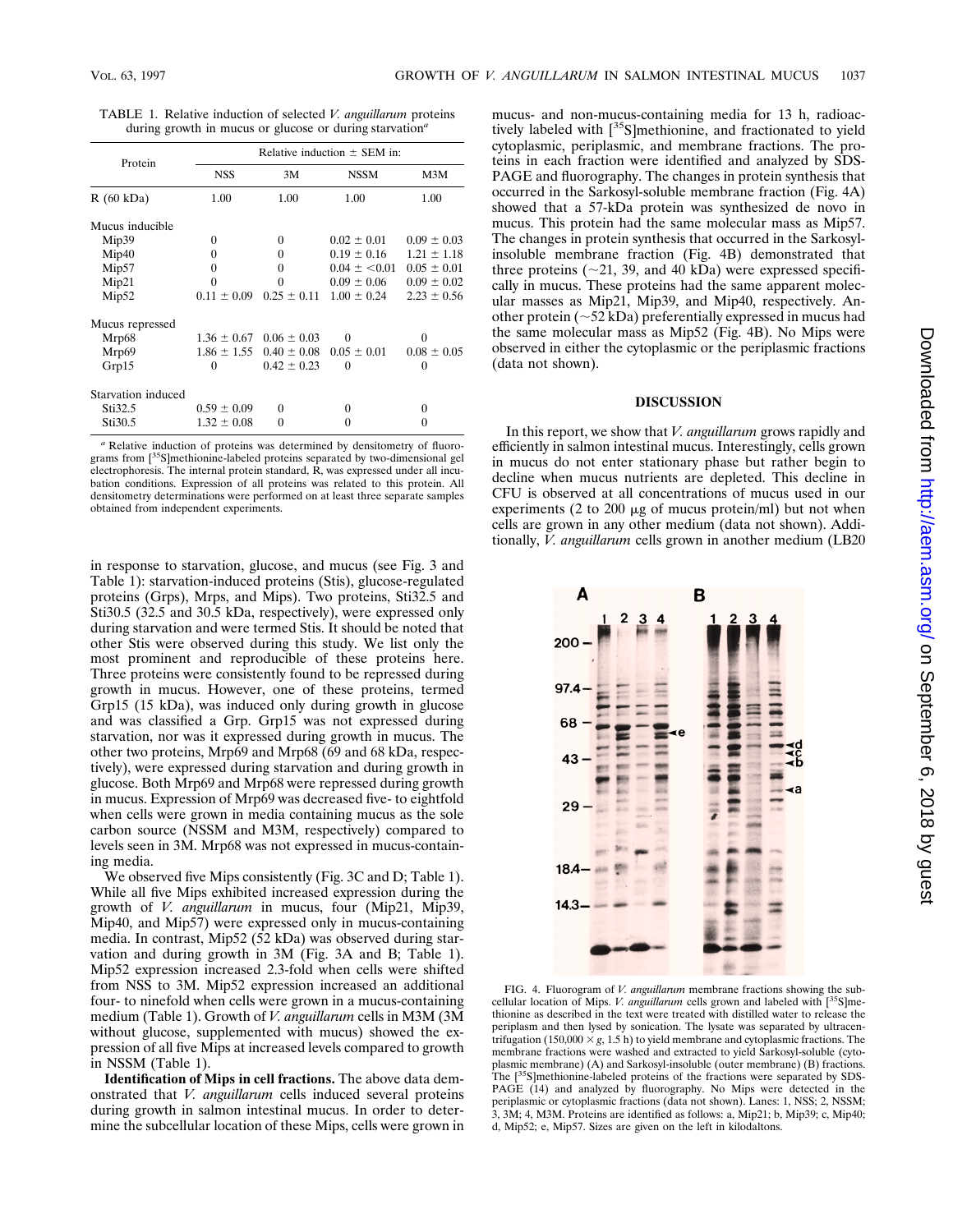or 3M) that are resuspended in spent or conditioned mucus also exhibit a decline in CFU comparable to that seen in cells grown in mucus (Fig. 2). These data suggest that cells grown in mucus secrete a compound toxic to *V. anguillarum* cells.

Our data also demonstrate that *V. anguillarum* cells express a number of different proteins in response to specific nutritional conditions. The conditions that specifically affect protein expression include starvation, growth in glucose, and growth in mucus (Table 1). For example, two proteins are routinely found to be expressed after 12 h of starvation (Sti32.5 and Sti30.5). Neither protein is seen in cells growing in either 3M or mucus-containing media. Five proteins (Mip57, Mip52, Mip40, Mip39, and Mip21) are induced and three proteins (Mrp69, Mrp68, and Grp15) are repressed during growth in mucus. Four of the five Mips are expressed only in mucuscontaining media. Mip52 is expressed at all times, including during starvation, but is induced up to 20-fold during growth in mucus over levels seen during starvation.

All five Mips are associated with the cell envelope of *V. anguillarum* (Fig. 4). Subcellular fractionation demonstrated that Mip57 was in the Sarkosyl-soluble (cytoplasmic) membrane fraction. Mip52, Mip40, Mip39, and Mip21 were all in the Sarkosyl-insoluble (outer) membrane fraction. These data suggest that the ability of *V. anguillarum* to grow in intestinal mucus involves the expression of envelope proteins that may be important in the uptake of mucus nutritional components. Our observations are similar to those reported by Burghoff et al. (7) for *E. coli*. Those investigators showed that at least three outer membrane proteins were specifically expressed by mucus-grown *E. coli* strains able to colonize the mouse large intestine. Noncolonizing *E. coli* strains did not express these outer membrane proteins. These observations are also consistent with the observation that mucus-grown cells use very specific nutrients in mucus in order to successfully compete in the mucus environment. For example, Krivan et al. (19) have shown that *E. coli*, *Salmonella choleraesuis*, and *S. typhimurium* use phosphatidylserine when growing in mouse colonic mucus.

It is interesting to note that a series of reports concerning the growth and survival of *E. coli* in mouse mucus (40), the mouse large intestine (26), and piglet ileal mucus (4) all suggest that both pathogenic and nonpathogenic *E. coli* cells that are successful in colonization of the mucus environment enter either stationary or a stationary-like phase. Newman and coworkers have shown that specific genes, such as *leuX*, are necessary for both colonization of the mouse large intestine and survival during stationary phase (28). Additionally, Blomberg et al. (4) have recently shown that the metabolism of *E. coli* K88 is altered in mucus when it enters stationary phase to enable the cells to specifically utilize mucus lipids. In contrast to those reports, *V. anguillarum* 2129 and at least two other strains examined in our laboratory (14) do not enter stationary phase when grown in mucus (Fig. 1C). Instead, as pointed out above, the cells exhibit a decline in CFU which begins as exponential growth ends. All these *V. anguillarum* strains have been observed to enter stationary phase when grown in LB20 or in 3M.

Finally, it should be pointed out that *V. anguillarum* appears to be ubiquitous in coastal marine environments and is found generally within the cultivable fraction of marine waters, along with other *Vibrio* species (25). In this environment, many types of bacteria, including *Vibrio* species, achieve a physiological state that enables survival despite the constant challenge of stressful conditions. Survival of adverse conditions, in all microorganisms, depends upon the initiation of a successful emergency response, which results in protection for the cell and allows recovery once favorable conditions are experienced.

Several species of nondifferentiating bacteria, including *Vibrio* sp. strain S14, *S. typhimurium*, and *E. coli* exhibit survival during long periods of starvation (2, 12, 15). Unlike differentiating microbes, which produce spores that are stress resistant and dormant, these nondifferentiating microbes adapt to a resistant state that is metabolically active. This trait is documented in *Vibrio* sp. strain S14, which form ultramicrocells that are resistant to autolysis, sonic lysis, hydrostatic pressure, and heat or cold shock (29, 30, 32). Stress responses of this type involve a time-dependent, sequential modification of protein synthesis (31). These occur from the onset of starvation and are observed as dramatic physiological and morphological changes which allow protease excretion, synthesis of critical proteins, and substrate transport (1, 10, 22, 33). Thus, adaptation to starvation results in the development of enhanced resistance to multiple environmental stresses. *Vibrio* species are able to persist as free-living organisms in nutrient-poor waters for long periods, quickly recovering from this starvationadapted state to proliferate when nutrient concentrations are no longer limiting (3). Marouga and Kjelleberg (23) have recently demonstrated that recovery from starvation in *Vibrio* sp. strain S14 also involves a temporal program of gene expression. This program of starvation recovery is likely to be important during the entry of *V. anguillarum* into a new host fish. Such a life cycle of feast and famine is well documented in *V. anguillarum*, imparting success as a pathogen of fish (37).

The critical role played by the starvation response in dictating the biochemical and morphological changes allowing survival in nondifferentiating bacteria has been investigated previously (18). Furthermore, this role has recently begun to be elucidated in *V. anguillarum* (37). This is an important aspect to the pathogenesis of the organism, as it may establish itself in the sediment of hatchery tanks and remain viable several months after an outbreak (9). In this study we have presented data which demonstrate that intestinal mucus is an excellent medium for the recovery from starvation and the proliferation of *V. anguillarum*. We have also documented changes in protein synthesis that occur in *V. anguillarum* during growth in mucus. We are now in a position to begin to understand how the various Mips identified in *V. anguillarum* enable this pathogen to grow in the mucus environment.

#### **ACKNOWLEDGMENTS**

This investigation was supported by grants from the Rhode Island Sea Grant and from the USDA (grant 93372079416) to D.R.N. T.G. was supported by a fellowship from the New England Board of Higher Education Doctoral Scholars Program.

#### **REFERENCES**

- 1. **Albertson, N. H., T. Nystrom, and S. Kjelleberg.** 1990. Exoprotease activity of two marine bacteria during starvation. Appl. Environ. Microbiol. **56:**218– 223.
- 2. **Albertson, N. H., T. Nystrom, and S. Kjelleberg.** 1990. Macromolecular synthesis during recovery of the marine *Vibrio* sp. S14 from starvation. J. Gen. Microbiol. **136:**2201–2207.
- 3. **Austin, B., and D. A. Austin.** 1993. Bacterial fish pathogens: diseases in farmed and wild fish, 2nd ed. Ellis Horwood Ltd., Chichester, United Kingdom.
- 4. **Blomberg, L., L. Gustafsson, P. S. Cohen, P. L. Conway, and A. Blomberg.** 1995. Growth of *Escherichia coli* K88 in piglet ileal mucus: protein expression as an indicator of type of metabolism. J. Bacteriol. **177:**6695–6703.
- 5. **Bolinches, J., A. E. Toranzo, A. Silva, and J. L. Barja.** 1986. Vibriosis as the main causative factor of heavy mortalities in the oyster culture industry in northwestern Spain. Bull. Eur. Assoc. Fish Pathol. **6:**1–4.
- 6. **Bowser, P. R., R. Rosemark, and C. Reiner.** 1981. A preliminary report of vibriosis in cultured American lobster, *Homarus americanus*. J. Invertebr. Pathol. **37:**80–85.
- 7. **Burghoff, R. L., L. Pallesen, K. A. Krogfelt, J. V. Newman, M. Richardson, J. L. Bliss, D. C. Laux, and P. S. Cohen.** 1993. Utilization of the mouse large intestine to select an *Escherichia coli* F-18 DNA sequence that enhances